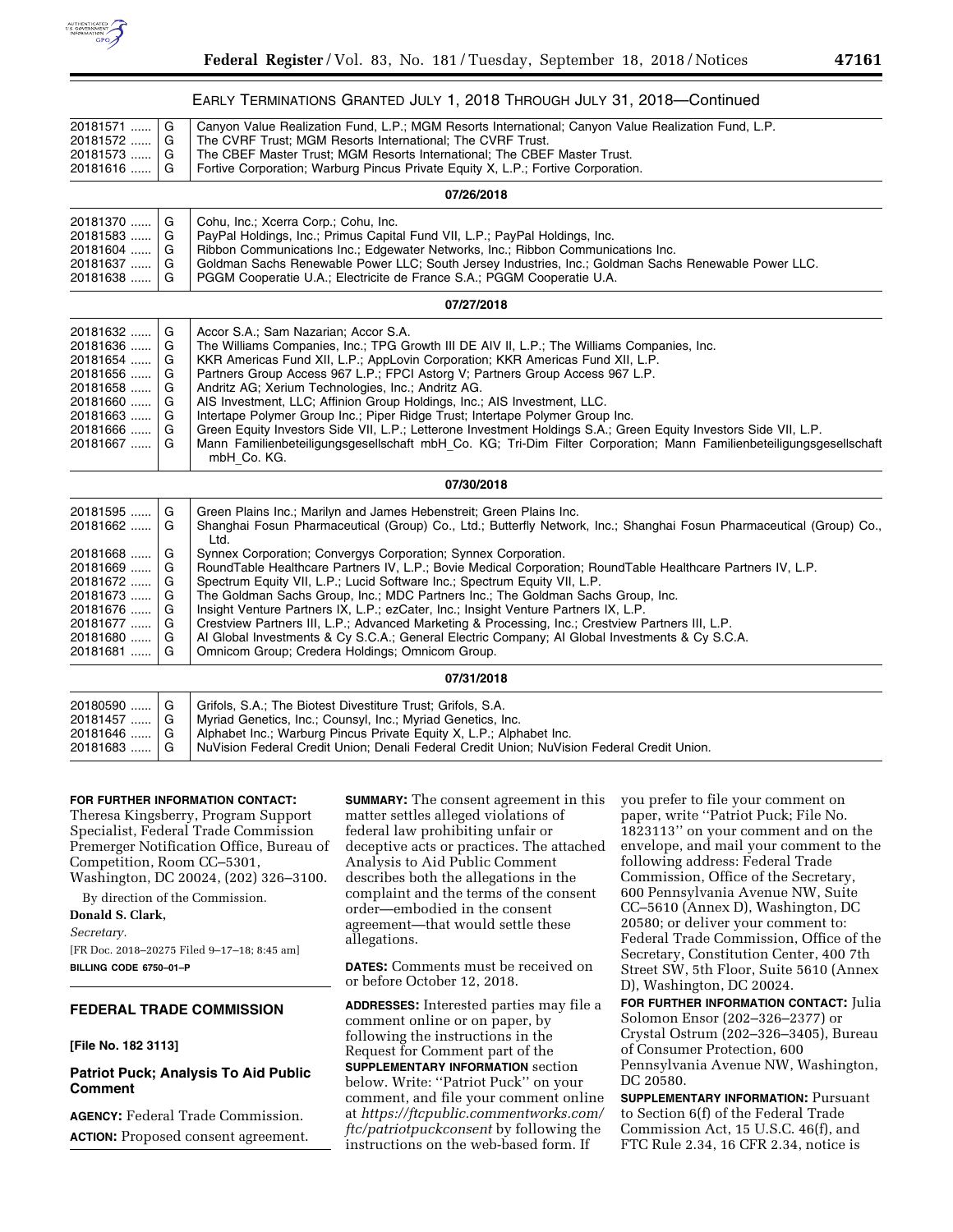hereby given that the above-captioned consent agreement containing a consent order to cease and desist, having been filed with and accepted, subject to final approval, by the Commission, has been placed on the public record for a period of thirty (30) days. The following Analysis to Aid Public Comment describes the terms of the consent agreement, and the allegations in the complaint. An electronic copy of the full text of the consent agreement package can be obtained from the FTC Home Page (for September 12, 2018), on the World Wide Web, at *[https://](https://www.ftc.gov/news-events/commission-actions) [www.ftc.gov/news-events/commission](https://www.ftc.gov/news-events/commission-actions)[actions.](https://www.ftc.gov/news-events/commission-actions)* 

You can file a comment online or on paper. For the Commission to consider your comment, we must receive it on or before October 12, 2018. Write ''Patriot Puck; File No. 1823113'' on your comment. Your comment—including your name and your state—will be placed on the public record of this proceeding, including, to the extent practicable, on the public Commission website, at *[https://www.ftc.gov/policy/](https://www.ftc.gov/policy/public-comments) [public-comments.](https://www.ftc.gov/policy/public-comments)* 

Postal mail addressed to the Commission is subject to delay due to heightened security screening. As a result, we encourage you to submit your comments online. To make sure that the Commission considers your online comment, you must file it at *[https://](https://ftcpublic.commentworks.com/ftc/patriotpuckconsent) [ftcpublic.commentworks.com/ftc/](https://ftcpublic.commentworks.com/ftc/patriotpuckconsent)  [patriotpuckconsent](https://ftcpublic.commentworks.com/ftc/patriotpuckconsent)* by following the instructions on the web-based form. If this Notice appears at *[http://](http://www.regulations.gov/#!home) [www.regulations.gov/#!home,](http://www.regulations.gov/#!home)* you also may file a comment through that website.

If you prefer to file your comment on paper, write ''Patriot Puck; File No. 1823113'' on your comment and on the envelope, and mail your comment to the following address: Federal Trade Commission, Office of the Secretary, 600 Pennsylvania Avenue NW, Suite CC–5610 (Annex D), Washington, DC 20580; or deliver your comment to the following address: Federal Trade Commission, Office of the Secretary, Constitution Center, 400 7th Street SW, 5th Floor, Suite 5610 (Annex D), Washington, DC 20024. If possible, submit your paper comment to the Commission by courier or overnight service.

Because your comment will be placed on the publicly accessible FTC website at *[https://www.ftc.gov,](https://www.ftc.gov)* you are solely responsible for making sure that your comment does not include any sensitive or confidential information. In particular, your comment should not include any sensitive personal information, such as your or anyone

else's Social Security number; date of birth; driver's license number or other state identification number, or foreign country equivalent; passport number; financial account number; or credit or debit card number. You are also solely responsible for making sure that your comment does not include any sensitive health information, such as medical records or other individually identifiable health information. In addition, your comment should not include any ''trade secret or any commercial or financial information which . . . is privileged or confidential''—as provided by Section 6(f) of the FTC Act, 15 U.S.C. 46(f), and FTC Rule 4.10(a)(2), 16 CFR 4.10(a)(2) including in particular competitively sensitive information such as costs, sales statistics, inventories, formulas, patterns, devices, manufacturing processes, or customer names.

Comments containing material for which confidential treatment is requested must be filed in paper form, must be clearly labeled ''Confidential,'' and must comply with FTC Rule 4.9(c). In particular, the written request for confidential treatment that accompanies the comment must include the factual and legal basis for the request, and must identify the specific portions of the comment to be withheld from the public record. *See* FTC Rule 4.9(c). Your comment will be kept confidential only if the General Counsel grants your request in accordance with the law and the public interest. Once your comment has been posted on the public FTC website—as legally required by FTC Rule 4.9(b)—we cannot redact or remove your comment from the FTC website, unless you submit a confidentiality request that meets the requirements for such treatment under FTC Rule 4.9(c), and the General Counsel grants that request.

Visit the FTC website at *[http://](http://www.ftc.gov) [www.ftc.gov](http://www.ftc.gov)* to read this Notice and the news release describing it. The FTC Act and other laws that the Commission administers permit the collection of public comments to consider and use in this proceeding, as appropriate. The Commission will consider all timely and responsive public comments that it receives on or before October 12, 2018. For information on the Commission's privacy policy, including routine uses permitted by the Privacy Act, see *[https://www.ftc.gov/site-information/](https://www.ftc.gov/site-information/privacy-policy) [privacy-policy.](https://www.ftc.gov/site-information/privacy-policy)* 

### **Analysis of Proposed Consent Order To Aid Public Comment**

The Federal Trade Commission (''FTC'' or ''Commission'') has accepted, subject to final approval, an agreement

containing a consent order from Underground Sports Inc., d/b/a Patriot Puck; Hockey Underground Inc., d/b/a Patriot Puck; Ipuck Inc., d/b/a Patriot Puck; IPuck Hockey Inc., d/b/a Patriot Puck; and George Statler III (''Respondents'').

The proposed consent order has been placed on the public record for thirty (30) days for receipt of comments by interested persons. Comments received during this period will become part of the public record. After thirty (30) days, the Commission will again review the agreement and the comments received, and will decide whether it should withdraw from the agreement or make final the agreement's proposed order.

This matter involves Respondents' marketing, sale, and distribution of hockey pucks with claims that the pucks are made in the United States.

According to the FTC's complaint, Respondents represented that all of their hockey pucks are all or virtually all made in the United States. In fact, Respondents' hockey pucks are wholly imported from China. Specifically, since January of 2016, Respondents have imported 74,411 kilograms of hockey pucks, which is the equivalent of more than 400,000 standard-weight pucks. Based on the foregoing, the complaint alleges that Respondents engaged in deceptive acts or practices in violation of Section 5(a) of the FTC Act.

The proposed consent order contains provisions designed to prevent Respondents from engaging in similar acts and practices in the future. Consistent with the FTC's Enforcement Policy Statement on U.S. Origin Claims, Part I prohibits Respondents from making U.S.-origin claims for their products unless either: (1) The final assembly or processing of the product occurs in the United States, all significant processing that goes into the product occurs in the United States, and all or virtually all ingredients or components of the product are made and sourced in the United States; (2) a clear and conspicuous qualification appears immediately adjacent to the representation that accurately conveys the extent to which the product contains foreign parts, ingredients or components, and/or processing; or (3) for a claim that a product is assembled in the United States, the product is last substantially transformed in the United States, the product's principal assembly takes place in the United States, and United States assembly operations are substantial.

Part II prohibits Respondents from making any country-of-origin claim about a product or service unless the claim is true, not misleading, and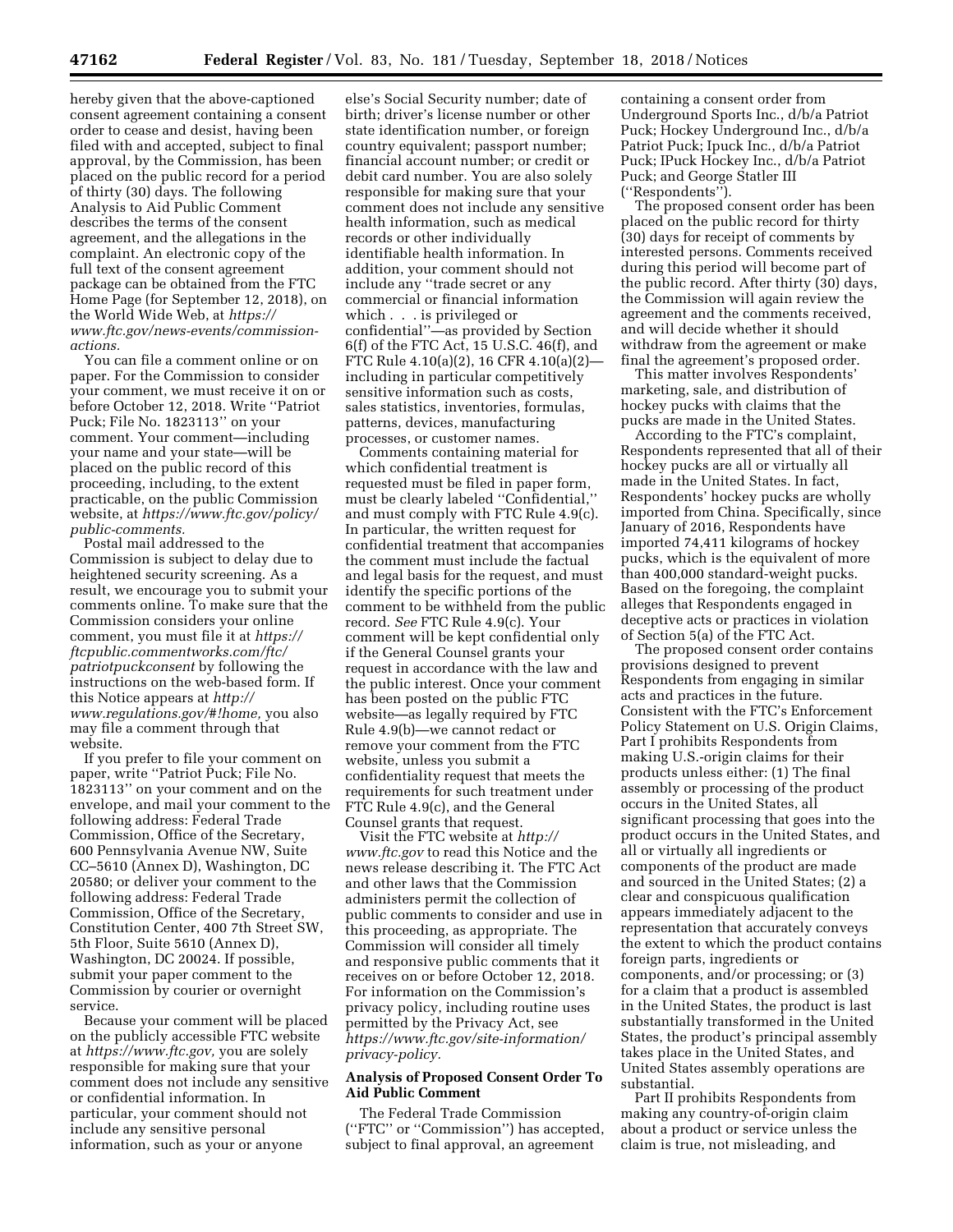Respondents have a reasonable basis substantiating the representation.

Parts III through VI are reporting and compliance provisions. Part III requires Respondents to acknowledge receipt of the order, to provide a copy of the order to certain current and future principals, officers, directors, and employees, and to obtain an acknowledgement from each such person that they have received a copy of the order. Part IV requires each Respondent to file a compliance report within one year after the order becomes final and to notify the Commission within 14 days of certain changes that would affect compliance with the order. Part V requires Respondents to maintain certain records, including records necessary to demonstrate compliance with the order. Part VI requires Respondents to submit additional compliance reports when requested by the Commission and to permit the Commission or its representatives to interview respondent's personnel.

Finally, Part VII is a ''sunset'' provision, terminating the order after twenty (20) years, with certain exceptions.

The purpose of this analysis is to aid public comment on the proposed order. It is not intended to constitute an official interpretation of the proposed order or to modify its terms in any way.

By direction of the Commission, Commissioner Chopra dissenting.

#### **Donald S. Clark,**

*Secretary.* 

## **Concurring Statement of Commissioner Rebecca Kelly Slaughter, in Which Chairman Joe Simons Joins**

When companies falsely claim that their products are made in the U.S.A., they take advantage of consumers who choose to spend their dollars supporting domestic products *and* the companies who expend resources in order to make the claim proudly and truthfully. Today, the Commission is announcing three enforcement actions<sup>1</sup> targeting

companies and an individual who we allege falsely claimed their products were made in the U.S.A. in violation of Section 5 of the FTC Act. In *Patriot Puck,* respondent George Statler III and his companies marketed hockey pucks imported from China as ''Made in America'' and ''The only American Made Hockey Puck!'' The *Nectar Sleep*  respondents included the statement ''Designed and Assembled in the USA'' in product descriptions for mattresses wholly imported from China. And in Sandpiper/PiperGear, respondents marketed imported backpacks and wallets on websites claiming ''Featuring American Made Products'' and shipped imported wallets with cards labeled ''American Made.'' The Commission's complaints allege that these claims were plainly false and the respondents have all agreed to strong administrative consent orders.

Each of the administrative consent orders prohibits the respondents from making these types of claims in the future 2 and requires the respondents to engage in recordkeeping and reporting that will assist the FTC in monitoring compliance.3 Any violation of these orders can result in a civil penalty of over \$40,000 *per violation.*4 There is evidence that these potential penalties have served as powerful deterrents: to date the FTC has only had cause to initiate one contempt proceeding 5

2Specifically, the orders prohibit respondents from making deceptive unqualified U.S.-origin claims about their products and lay out the type of substantiation required to make truthful claims. The orders also govern the manner and type of qualification needed to make a lawful qualified claim regarding U.S.-origin. The orders further prohibit respondents from making any country-oforigin claim about a product or service unless the claim is true, not misleading, and respondents have a reasonable basis substantiating the representation.

3Each of the orders requires the respondents to file a compliance report within one year after the order becomes final and to notify the Commission within 14 days of certain changes that would affect compliance with the order. Respondents are also required to maintain certain records, including records necessary to demonstrate compliance with the order. The orders also require respondents to submit additional compliance reports when requested by the Commission and to permit the Commission or its representatives to interview respondents' personnel. The orders remain in effect for 20 years.

4Outside of specific rules, the FTC does not have authority to seek civil penalties for violations of Section 5 of the FTC Act. The FTC does have authority to seek civil penalties for any violations of its administrative orders. *See* 15 U.S.C. 45(l) and 16 CFR 1.98(d) (2018).

5*See [https://www.ftc.gov/news-events/press](https://www.ftc.gov/news-events/press-releases/2006/06/ftc-alleges-stanley-made-false-made-usa-claims-about-its-tools)[releases/2006/06/ftc-alleges-stanley-made-false](https://www.ftc.gov/news-events/press-releases/2006/06/ftc-alleges-stanley-made-false-made-usa-claims-about-its-tools)[made-usa-claims-about-its-tools](https://www.ftc.gov/news-events/press-releases/2006/06/ftc-alleges-stanley-made-false-made-usa-claims-about-its-tools)* (announcing settlement with Stanley Works that imposed a \$205,000 civil penalty for violating prior order regarding U.S.-origin claims).

against the more than twenty prior respondents in cases involving U.S. origin claims.

In this area, administrative consent orders securing permanent injunctive relief buttressed by the threat of significant civil penalties have been largely successful in keeping former violators on the straight and narrow and have no doubt served as a warning to others that false claims will be identified and pursued. Therefore, we are voting in support of the relief set forth in the final and proposed administrative orders announced today.

We write separately to highlight the possibility that the FTC can further maximize its enforcement reach, in all areas, through strategic use of additional remedies. For example, in the U.S. origin claim context, there may be cases in which consumers paid a clear premium for a product marketed as ''Made in the U.S.A.'' or made their purchasing decision in part based on perceived quality, safety, health or environmental benefits tied to a U.S. origin claim.6 In such instances, additional remedies such as monetary relief or notice to consumers may be warranted. Requiring law violators to provide notice to consumers identifying the deceptive claim can help mitigate individual consumer injury—an informed consumer would have the option to seek a refund, or, at the very least, stop using the product.

The Commission has already begun a broad review of whether we are using every available remedy as effectively as possible to fairly and efficiently pursue vigorous enforcement of our consumer protection and competition laws. If we find that there are new or infrequently applied remedies that we should be seeking more often, the Commission will act accordingly—and, where appropriate, signal to the public how we intend to approach enforcement. In our view, a thoughtful review and forwardlooking plan is a more effective and efficient use of Commission resources than re-opening and re-litigating the cases before us today.7

<sup>1</sup>To date, the Commission has initiated 25 enforcement actions arising from misleading U.S. origin claims, targeting entities that engage in intentional deception or refuse to come into prompt compliance. FTC staff also works extensively with companies to achieve compliance in this area, issuing more than 130 closing letters addressing potential U.S.-origin claims. These letters highlight that where companies make errors or potentially deceptive claims to consumers, Commission staff works with them to quickly come into compliance. In addition to enforcement actions and compliance counseling, the Commission's program to protect consumers from deceptive U.S.-origin claims involves significant business education efforts. In 1997, the Commission issued an Enforcement Policy Statement on U.S. Origin Claims that explains the types of U.S.-origin claims that can be made and the substantiation needed to support

them. Commission staff has also issued comprehensive guidance, press releases and blogs in this area to promote compliance.

<sup>6</sup>Of the three cases the FTC is announcing today, we note that consideration of additional remedies such as notice could have been of particular value in the *Nectar Sleep* matter, which involved U.S. origin claims about mattresses. The fact that purchasers of Nectar Sleep mattresses can seek a refund for any reason for 365 days after their original purchase, *[https://www.nectarsleep.com/p/](https://www.nectarsleep.com/p/returns/)  [returns/,](https://www.nectarsleep.com/p/returns/)* and that purchasers received mattresses with accurate country-of-origin labels, contributed to our decision to vote in favor of the final *Nectar Sleep* order.

<sup>7</sup> It is worth noting that all of the cases announced today began well before the current complement of Commissioners were instated, and therefore before staff could reasonably have been expected to Continued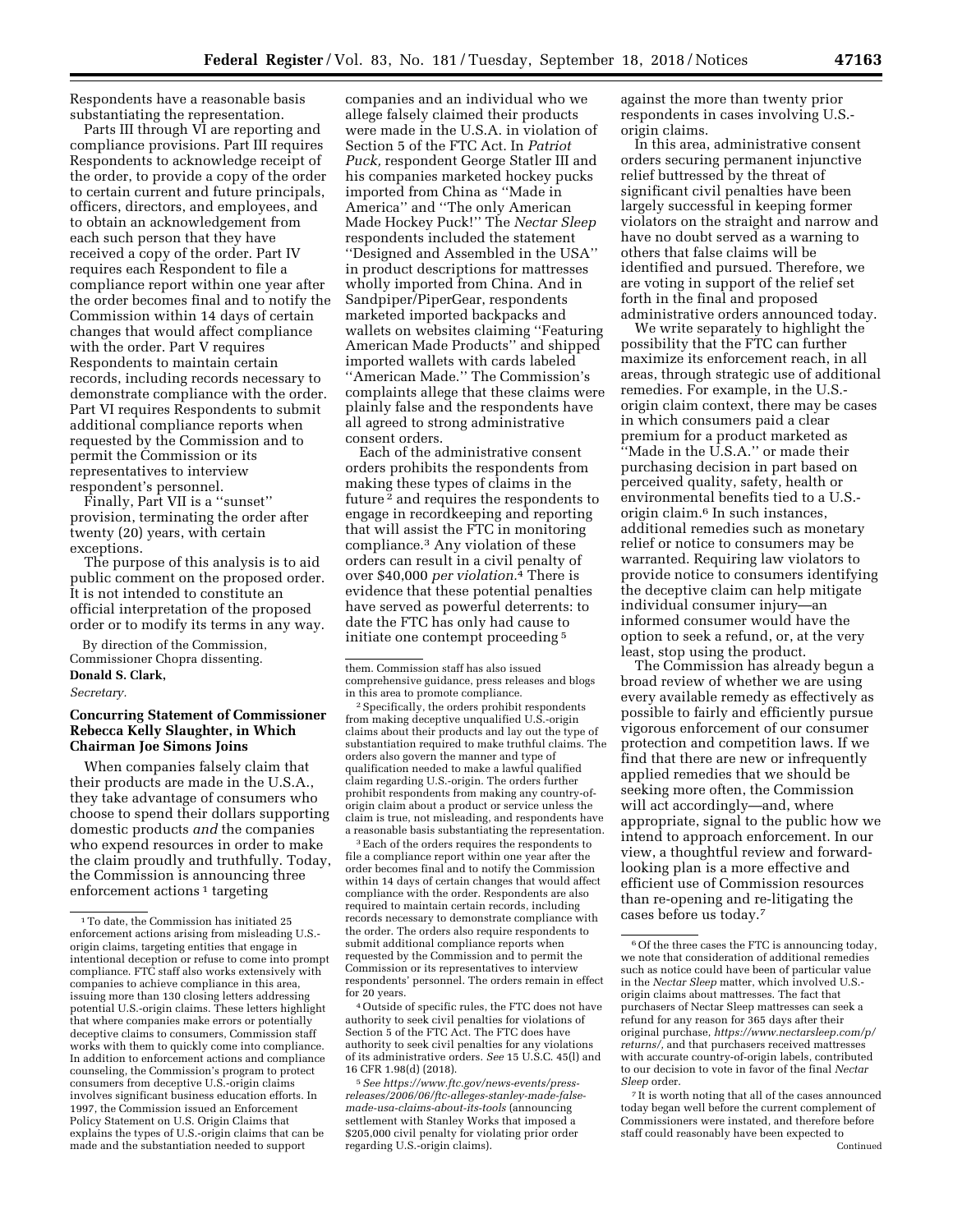## **Statement of Commissioner Rohit Chopra**

### *Question Presented*

Are no-money, no-fault settlements adequate to remedy serious violations of the FTC's ''Made in USA'' standard?

## *Summary*

• Sellers gain a competitive advantage when they falsely market a product as Made in USA, especially when this claim is closely tied to the development of the product's brand.

• Third-party analysis suggests that Americans are often willing to pay significantly more for American-made goods compared to those made in China. Several of the matters under consideration by the Commission involve Made-in-USA fraud relating to products made in China.

• The Commission should modify its approach to resolving serious Made-in-USA fraud by seeking more tailored remedies that could include restitution, disgorgement, notice, and admissions of wrongdoing, based on the facts and circumstances of each matter.

### *Analysis and Discussion*

The Power of Branding and Made in USA

While brand identity has historically been a major focus in markets for luxury goods, today it plays a key role in all segments of our economy. As advanced manufacturing and global supply chains challenge firms to find new ways to lower operating costs, consumer goods industries (including everything from apparel to packaged goods) have focused intensely on building and cultivating their brands as a way to drive up margins through price and volume enhancements.

Branding is distinct from marketing and advertising. A successful brand is one that creates a clear identity that goes beyond specific product attributes. A brand identity connects with a consumer's values, aspirations, and sense of self.

A Made-in-USA claim can serve as a key element of a product's brand that communicates quality, durability, authenticity, and safety, among other attributes. Not only can it be a signal about specific product attributes but it can also contribute to the development of a brand identity that connotes a set

of values, such as fair labor practices, to consumers.

Made-in-USA branding can also be used to fraudulently conceal countries of origin that may cause concerns for consumers. For example, in recent years, regulators have investigated serious health and safety problems with pet food 1 and drywall 2 imported from China, and the OECD estimates that China is the source of the vast majority of counterfeit goods imported to the U.S.3 Against this backdrop, slapping a ''Made-in-USA'' label on a good made abroad can be its own form of counterfeiting, replacing an unpopular attribute with one connoting quality, safety, and authenticity.

In many cases, Americans are actually willing to pay a premium for goods that are made in our country, especially compared to those made in China. A 2012 survey by the Boston Consulting Group shows that more than 80% of Americans express a willingness to pay more for made-in-USA products,<sup>4</sup> which is consistent with other surveys.5

Importantly, however, price premium does not always accurately capture the harm caused by Made-in-USA fraud. Especially in markets for commodity goods where consumers may be particularly price-sensitive, firms may make false claims to distinguish their brand or conceal unpopular countries of origin.

3 *Global trade in fake goods worth nearly half a trillion dollars a year,* Org. for Econ. Co-Operation and Dev. (Apr. 18, 2016), *[http://www.oecd.org/](http://www.oecd.org/industry/global-trade-in-fake-goods-worth-nearly-half-a-trillion-dollars-a-year.htm)  [industry/global-trade-in-fake-goods-worth-nearly](http://www.oecd.org/industry/global-trade-in-fake-goods-worth-nearly-half-a-trillion-dollars-a-year.htm)[half-a-trillion-dollars-a-year.htm.](http://www.oecd.org/industry/global-trade-in-fake-goods-worth-nearly-half-a-trillion-dollars-a-year.htm)* 

4 *Made in America, Again: Understanding the value of 'Made in the USA',* The Boston Consulting Group (Nov. 2012) [Hereinafter *Made in America, Again*].

5*See, e.g., Made in America: Most Americans love the idea of buying a U.S.-made product instead of an import. But sometimes it's hard to tell what's real and what's not,* Consumer Reports (May 21, 2015), *[https://www.consumerreports.org/cro/](https://www.consumerreports.org/cro/magazine/2015/05/made-in-america/index.htm) [magazine/2015/05/made-in-america/index.htm](https://www.consumerreports.org/cro/magazine/2015/05/made-in-america/index.htm)*  [hereinafter *Made in America*] (reporting on a national survey finding that 60%+ of Americans would pay a 10% premium for Made-in-USA goods); *Price of patriotism: How much extra are you willing to pay for a product that's made in America?,* Reuters (July 18, 2017), *[http://](http://fingfx.thomsonreuters.com/gfx/rngs/USA-BUYAMERICAN-POLL/01005017035/index.html) [fingfx.thomsonreuters.com/gfx/rngs/USA-](http://fingfx.thomsonreuters.com/gfx/rngs/USA-BUYAMERICAN-POLL/01005017035/index.html)[BUYAMERICAN-POLL/01005017035/index.html](http://fingfx.thomsonreuters.com/gfx/rngs/USA-BUYAMERICAN-POLL/01005017035/index.html)*  (reporting on a national survey finding that 60%+ of Americans would pay a premium of 5% or more). Of course, surveys reveal only Americans' *stated*  willingness to pay a premium, not their actual buying behavior. But assuming Americans will pay *no* premium runs contrary to the available evidence, and firms' aggressive Made-in-USA branding shows they clearly see it as advantageous.

Whatever its purpose, cheating distorts markets in fundamental ways. It rips off Americans who prefer buying domestic goods. It also punishes firms that may bear higher costs to produce goods here, yet must compete on price or branding with firms that cheat. Finally, widespread deception sows doubt 6 about the veracity of Made-in-USA claims, which may reduce the claim's value and discourage domestic manufacturing.

### Backpacks, Hockey Pucks, and **Mattresses**

Today, the Commission is voting on three cases involving Made-in-USA fraud.7 The conduct of each of these companies was brazen and deceitful. In my view, each respondent firm harmed both consumers and honest competitors.

In the Sandpiper and Patriot Puck matters, the evidence suggests that the Made-in-USA claim was a critical component of the companies' brand identities. In the Nectar Sleep matter, the false Made-in-USA claim may have been asserted to convey health or safety benefits.

*Sandpiper/PiperGear USA:*  Sandpiper/PiperGear USA (''Sandpiper'') built its brand of military-themed backpacks and gear on patriotism. As detailed in the FTC's complaint, the company boasted in its promotional materials about its ''US manufacturing,'' inserted ''American Made'' labels into products, and included the hashtag ''#madeinusa'' alongside social media posts.8 The company sold thousands of backpacks on American military bases overseas.

In reality, Sandpiper imported the vast majority<sup>9</sup> of its products from China or Mexico, a fact the firm actively sought to hide through its aggressive Made-in-USA branding.

*Patriot Puck:* Hockey pucks typically are manufactured to meet certain weight, thickness, and diameter specifications. These are commodity goods. Purchasers largely see competing pucks that boast similar specifications, so brand positioning can be especially salient.

6*See Made in America,* supra note 5 (reporting on a national survey finding that 23% of Americans lack trust in ''Made in America'' labels).

7Claiming falsely that a product is Made in USA violates Section 5 of the FTC Act. Although the FTC brought a Made-in-USA case as early as 1940, Congress amended the FTC Act in 1994 to state explicitly that Made-in-USA labeling must be consistent with FTC decisions and orders. *See* 15 U.S.C. 45a.

8Compl. at ¶¶ 6–7.

9According to the Complaint, more than 95% of Sandpiper's products are imported as finished goods, while approximately 80% of PiperGear's products are either imported as finished goods or contain significant imported components. *Id.* at ¶ 7.

anticipate our particular priorities and views on enforcement. To renegotiate these settlements at this point, after litigation strategy was developed and executed, would require substantial investment of staff time and effort and diversion of resources from other important cases. A forward-looking set of remedy priorities will help staff develop litigation strategy in an efficient way.

<sup>1</sup>Food & Drug Admin., Melanine Pet Food Recall of 2007 (May 2007), *[https://www.fda.gov/animal](https://www.fda.gov/animalveterinary/safetyhealth/recallswithdrawals/ucm129575.htm) [veterinary/safetyhealth/recallswithdrawals/](https://www.fda.gov/animalveterinary/safetyhealth/recallswithdrawals/ucm129575.htm)  [ucm129575.htm.](https://www.fda.gov/animalveterinary/safetyhealth/recallswithdrawals/ucm129575.htm)* 

<sup>2</sup>Fed. Trade Comm'n, Tests for Defective Drywall (Dec. 2009), *[https://www.consumer.ftc.gov/articles/](https://www.consumer.ftc.gov/articles/0124-tests-defective-drywall) [0124-tests-defective-drywall.](https://www.consumer.ftc.gov/articles/0124-tests-defective-drywall)*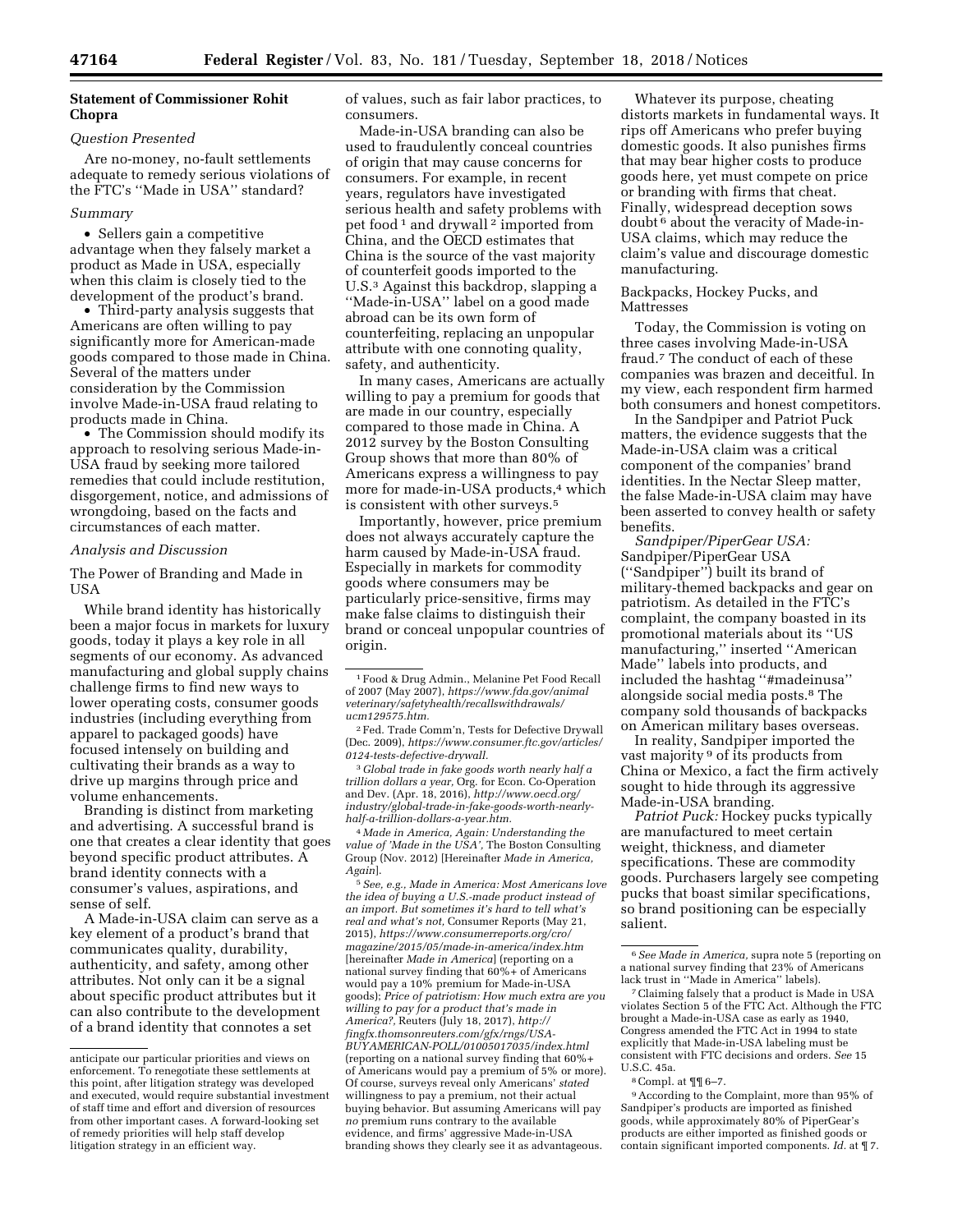Patriot Puck positioned its brand as the all-American alternative to imported pucks. The company literally wrapped its pucks in the flag, embossing each one with an image of an American flag. To drive home the point, the firm claimed its pucks were ''Proudly Made in the USA,'' ''MADE IN AMERICA,'' ''100% Made in the USA!,'' and ''100% American Made!'' The firm even claimed it made ''The Only American Made Hockey Puck!"<sup>10</sup>

In reality, Patriot Puck imported all of its pucks from China.11

That Patriot Puck priced its pucks similarly to other firms illustrates why sticker price premium alone is a poor proxy for the harm caused by Made-in-USA fraud, especially in markets for commodity goods. Hockey is closely associated with international competition, and Patriot Puck's claim to offer the ''only'' puck made in America was a clear effort to create a brand identity that would distinguish its pucks from the competition. Moreover, by pricing its pucks similarly to its competitors, Patriot Puck led consumers to believe they were getting a great deal on American-made hockey pucks, when in fact they were overpaying for pucks made in China.12

*Nectar Sleep:* Nectar Sleep is a directto-consumer online mattress firm founded by Silicon Valley entrepreneurs. According to a CNBC profile of the company, Nectar competes with more than 200 firms to capture a slice of the \$15 billion mattress market.

Nectar mattresses are made in China, which may be a negative attribute for consumers who have health or safety concerns about Chinese-made mattresses.13 Perhaps for this reason, the company falsely represented to consumers that its mattresses were assembled in the U.S.

11The Commission has wisely named George Statler III, who operated the company, in its Complaint.

12Surveys show that Americans will pay a premium for U.S.-made sporting goods relative to those made in China, meaning they effectively discount goods made in China. *Made in America, Again* at 1. And Americans may be particularly averse to buying patriotic-themed goods made in China. *See, e.g.,* Matt Brooks, *US Olympic uniforms spark fury in Congress,* Wash. Post (July 13, 2012), *[https://www.washingtonpost.com/blogs/2012](https://www.washingtonpost.com/blogs/2012-heavy-medal-london/post/us-olympic-uniforms-spark-fury-in-congress/2012/07/13/gJQABvJmhW_blog.html?utm_term=.3d96e391f1dd)  [heavy-medal-london/post/us-olympic-uniforms](https://www.washingtonpost.com/blogs/2012-heavy-medal-london/post/us-olympic-uniforms-spark-fury-in-congress/2012/07/13/gJQABvJmhW_blog.html?utm_term=.3d96e391f1dd)[spark-fury-in-congress/2012/07/13/gJQABvJmhW](https://www.washingtonpost.com/blogs/2012-heavy-medal-london/post/us-olympic-uniforms-spark-fury-in-congress/2012/07/13/gJQABvJmhW_blog.html?utm_term=.3d96e391f1dd)*\_ *blog.html?utm*\_*[term=.3d96e391f1dd](https://www.washingtonpost.com/blogs/2012-heavy-medal-london/post/us-olympic-uniforms-spark-fury-in-congress/2012/07/13/gJQABvJmhW_blog.html?utm_term=.3d96e391f1dd)*.

<sup>13</sup> Such concerns may be tied to recent recalls of Chinese-made mattresses and bedding, and may be partially reflected in the premium Americans are willing to pay for U.S.-made furniture over furniture made in China. *See Made in America, Again* at 6. In fact, numerous consumer reviews specifically focus on comparing U.S.-made mattresses.

Nectar's conduct had clear consequences. Competitors who actually made mattresses domestically were undercut, and consumers looking for U.S.-made mattresses—possibly for health or safety reasons—got ripped off. Further, Nectar may continue to profit from the lingering misperception that its mattresses are made in the U.S.

### Addressing Made-in-USA Fraud Going Forward

Most FTC resolutions of Made-in-USA violations have resulted in voluntary compliance measures 14 or cease-anddesist orders. Indeed, none of the three settlements approved today includes monetary relief, notice to consumers, or any admission of wrongdoing.

Going forward, in cases involving egregious and undisputed Made-in-USA fraud, I believe there should be a strong presumption against simple cease-anddesist orders. Instead, the Commission should consider remedies tailored to the individual circumstances of the fraud, including redress and notice for consumers, disgorgement of ill-gotten gains, opt-in return programs, or admissions of wrongdoing.

Some general principles can inform our approach to tailoring remedies. For firms that built their core brand identity on a lie, full redress or the opportunity for opt-in refunds may be appropriate, given the centrality of the false claim and its widespread dissemination.15 When refunds are difficult to administer or the firm lacks ability to pay, the Commission should at least seek notification to consumers or corrective advertising 16—especially in markets

15Particularly for misbranded products, the FTC could likely show that a firm's Made-in-USA misrepresentations were widely disseminated, that they were of the kind usually relied on by reasonable persons, and that consumers purchased the product, thus making gross sales an appropriate starting point for calculating restitution. *See FTC* v. *Kuykendall, 371 F.3d 745, 764 (10th Cir. 2004) (holding, in a contempt action, that after the Commission establishes a presumption of reliance,*  ''*the district court may use the Defendants' gross receipts as a starting point*''*). Importantly, if there was deception in the sale, defendants generally do not receive credit for the value of the product sold. See FTC* v. *Figgie Int'l, Inc., 994 F.2d 595, 606–07 (9th Cir. 1993)* (''*The fraud in the selling, not the value of the thing sold, is what entitles consumers*'' *to full redress.).* 

16Corrective advertising can be important to preventing firms from continuing to profit from deception. As explained by then-Chairman Pitofsky after a corrective advertising order was upheld by the D.C. Circuit, ''It is important for advertisers to know that it is not enough just to discontinue a deceptive ad, and that they can be held responsible for the lingering misimpressions created by deceptive advertising.'' *See* Press Release, Fed.

where country of origin bears on health or safety. Finally, if firms' misrepresentations are undisputed and clear, the Commission should strongly consider seeking admissions—a form of accountability that is explicitly contemplated by our rules of practice.17

Admissions may have particular value in cases involving Made-in-USA fraud. In these cases, clear and undisputed facts may give the agency a strong basis to demand an admission from a firm. And if that firm lacks funds or records for consumer redress or disgorgement, admissions can be a powerful tool to give consumers, competitors, and counterparties tools to remedy harm, even when we cannot.18 Moreover, because the Commission is generally limited to seeking equitable rather than punitive remedies for first-time offenses, seeking admissions is among the most effective ways we can deter lawbreaking and change the cost-benefit calculus of deception.

I hope that the Commission will reexamine its approach to tackling Made-in-USA fraud. I believe we should seek more tailored remedies that vindicate the important goals of the program and send the message that Made-in-USA fraud will not be tolerated.

#### *Conclusion*

Nectar Sleep, Sandpiper, and Patriot Puck clearly violated the law, allowing them to enrich themselves and harm their customers and competitors. Especially given widespread interest in buying American products, we should do more to protect the authenticity of Made-in-USA claims. I am concerned that no-money, no-fault settlements send an ambiguous message about our commitment to protecting consumers and domestic manufacturers from Madein-USA fraud.

Going forward, I hope the Commission can better protect against harms to competition and consumers by seeking monetary relief, notice, admissions, and other tailored remedies. Every firm needs to understand that products labeled ''Made in USA'' should be made in the USA, and that

 $10$  Compl. at  $\P$  9.

<sup>14</sup>Of course, when the violation is unintentional or technical in nature, less formal actions can be helpful, especially if the misstatement is quickly corrected. My comments are limited to matters where the violation was egregious.

Trade Comm'n, Appeals Court Upholds FTC Ruling; Doan's Must Include Corrective Message in Future Advertising and Labeling (Aug. 21, 2000), *[https://www.ftc.gov/news-events/press-releases/](https://www.ftc.gov/news-events/press-releases/2000/08/appeals-court-upholds-ftc-ruling-doans-must-include-corrective) [2000/08/appeals-court-upholds-ftc-ruling-doans](https://www.ftc.gov/news-events/press-releases/2000/08/appeals-court-upholds-ftc-ruling-doans-must-include-corrective)[must-include-corrective.](https://www.ftc.gov/news-events/press-releases/2000/08/appeals-court-upholds-ftc-ruling-doans-must-include-corrective)* 

<sup>17</sup>*See* 16 CFR 2.32.

<sup>18</sup>For example, a factual admission may have a preclusive effect in a Lanham Act claim by a competitor.